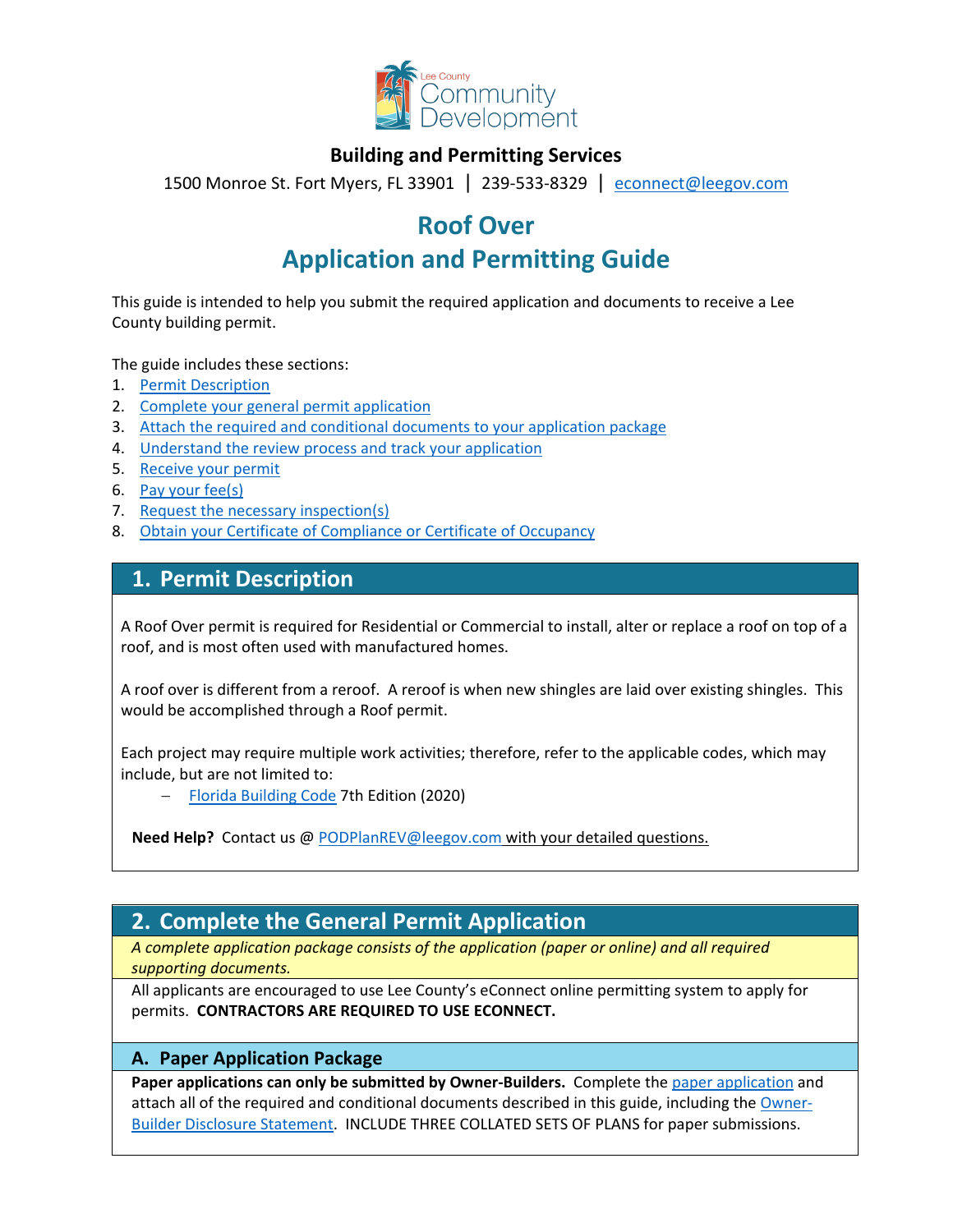#### **Roof Over Application and Permitting Guide**

A paper application package must be submitted in person to the Building Department. The office is located at the Lee County Public Works Building, first floor, 1500 Monroe St., Fort Myers, FL 33901.

#### **B. eConnect Application Package (Electronic Submission)**

#### **Register for eConnect**

To apply for a Lee County permit online, you must first register at [eConnect.](https://accelaaca.leegov.com/aca/) Instructions for **New Users: Register for an Account** are included on the eConnect login page.

Review th[e eConnect Users Guide](https://www.leegov.com/dcd/Documents/eServ/eConnect/eServicesGuide.pdf) for more details about using eConnect.

Also see **eConnect Instructions** highlighted throughout this guide.

#### **eConnect Steps**

Once you have logged into [eConnect,](https://accelaaca.leegov.com/aca/) select the *Permitting* menu to *Create an Application*. Review the general disclaimer terms and select the checkbox to *Continue Application*.

#### **1. Select a Record Type**

On the *Select a Record Type* screen, select **Roofover or Roof Mitigation/Retrofit >> Commercial Roofover** or **Residential Roofvoer**. Or search on the term Roofover. Select the radio button and *Continue Application*.

- **2. Provide the Property Information** (\* indicates required fields) to identify the property for which the permit will be used. Lookup the property information using one of the options below, then click *Search:*
	- Address (using the required fields Street No., Street Name); or
	- Parcel (using Parcel Number).

**eConnect Instructions:** If multiple addresses are found, they will be displayed in the *Address Search Result List.* Use the radio button to select the desired record, then click *Select.*

Once search results are displayed, the other fields on the screen will automatically populate. Review information for accuracy and *Continue Application.*

#### **3. Applicant and Contacts**

If a licensed contractor is providing the service for this permit, they must have either a Stateissued license registered with Lee County or have a Lee County-issued certificate of competency. Both require a current Certificate of Insurance for liability and workers' compensation AND/OR a current workers' compensation exemption status with the State of Florida. Verify Lee County contractor registration at [Contractor Search](https://www.leegov.com/dcd/ContLic/ActCont) or contact Contractor Licensing at [ContractorLicensing@leegov.com](mailto:ContractorLicensing@leegov.com) or 239-533-8895.

Note: If the applicant is an owner-builder and not a licensed contractor, a[n Owner-Builder](https://www.leegov.com/dcd/PermittingDocs/OwnerBldrDisclosure.pdf)  [Disclosure Statement](https://www.leegov.com/dcd/PermittingDocs/OwnerBldrDisclosure.pdf) must be attached to the application.

To associate the Applicant and Contact(s) with the permit application, use either: *Select from Account* or *Add New*.

Note: The Applicant listed in eConnect will receive all notifications from the County related to their application.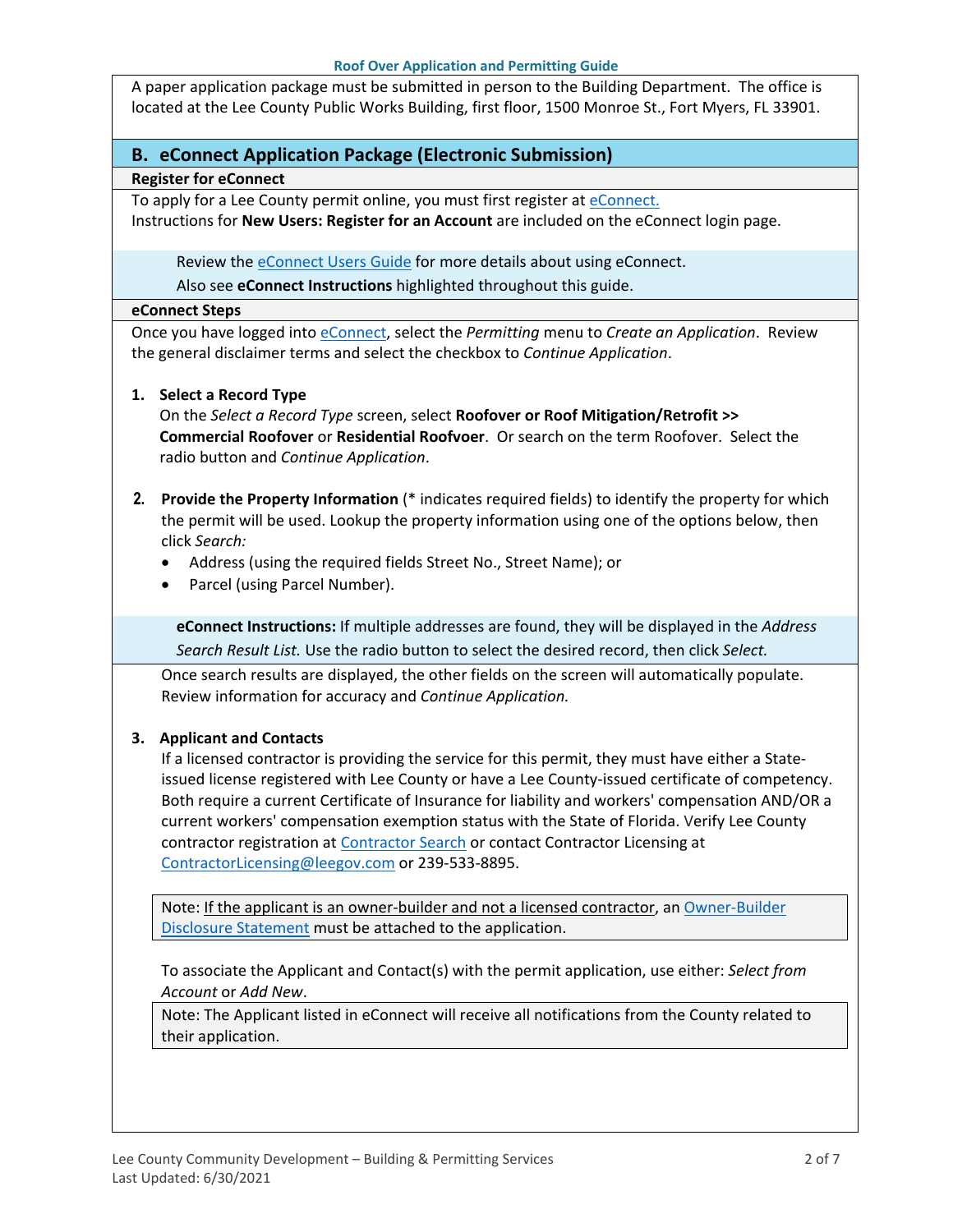#### **4. Project Detail Fields**

Complete all applicable fields. An explanation of certain fields has been provided below for your reference.

- **Project Name:** What is the name of the project?
	- For Commercial Projects input the Project's Business Name (associated with the Business License) as the Project Name
	- For Residential Projects input the name of the community/subdivision or city as the Project Name
- **Brief Description of Proposed Work:** Provide enough detail for the reviewer to understand the permit-related details of the project and *Continue Application.*
- **Type of Permit:**  (Options: *Roof Mitigation, Retrofit Roofover*)
- **Estimated Construction Value:**
- **Private Provider Plan Review**: Is the plan being reviewed by a private provider? If yes, the Private Provider Compliance Affidavit and Notice to Building Officials of the Use Private Provider form must be submitted with this application. [Notice to Private Providers](https://www.floridabuilding.org/fbc/committees/Private_Providers/Private_Providers.htm) (Options: *Yes* or *No*).
- **Private Provider Inspections**: Will the project be inspected by a private provider? Note: Private Provider Inspections are required if electing to use Private Provider Review services.

(Options: *Yes* or *No*).

- **Wil the applicant recycle the construction debris?:** (Options: *Yes* or *No*).
- **Directions:** Provide directions to the property and the specific structure being permitted. ROOFVOER INFORMATION
- **Construction Details Mastered?:** (Options: *Yes* or *No*).
- **Master #**
- **Roof Material:**
- **Aluminum Construction:** (Options: *Yes* or *No*).

#### **5. Attachments/Documents**

- For Electronic Submittals: In the *Attachments* window, *Add* the required and conditional documents.
- For Paper Submittals: Provide the completed application, the Owner Builder Disclosure Statement and any other required and conditional documents.

(Use list of documents in Section 3.)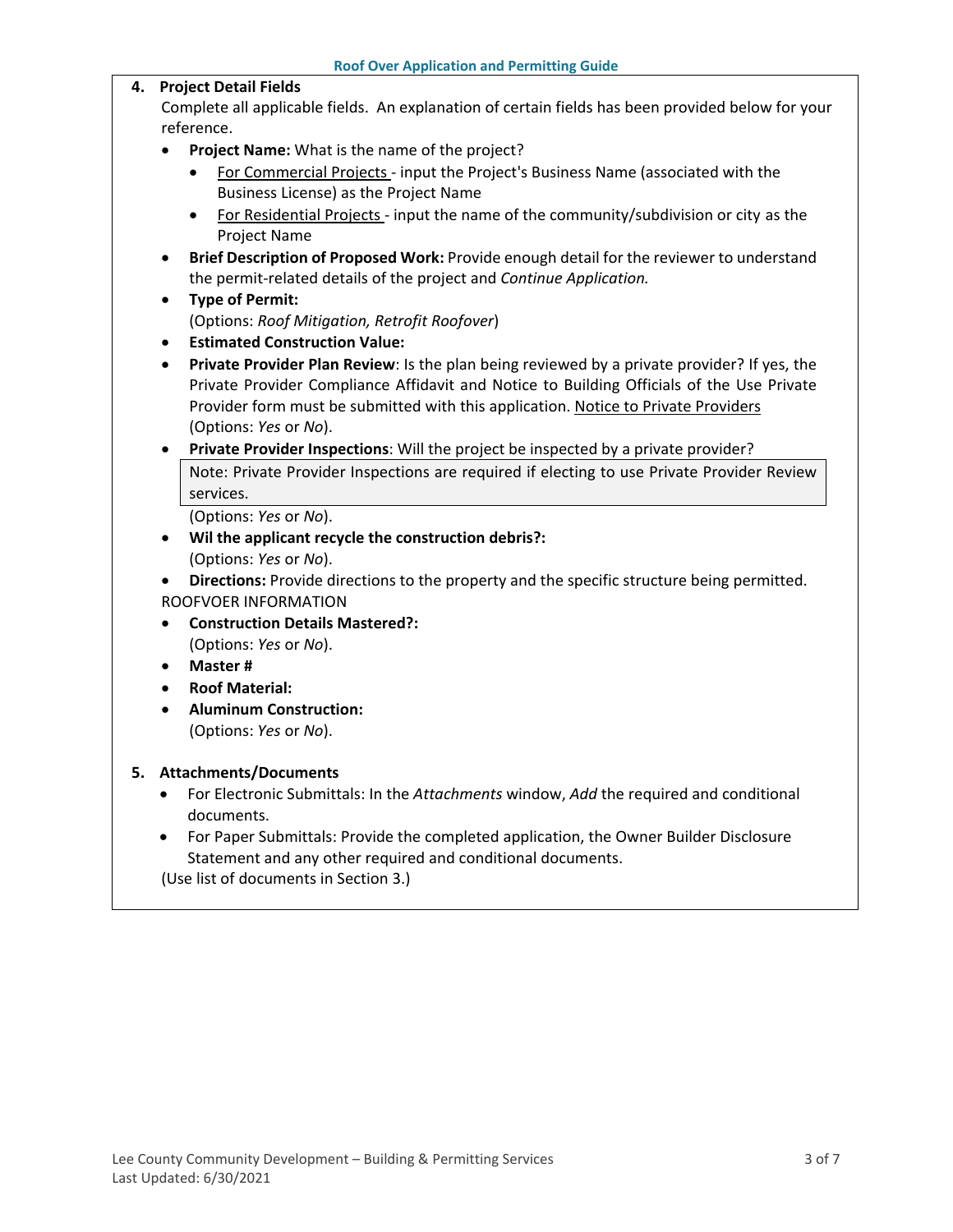## <span id="page-3-0"></span>**3. Attach Required and Conditional Documents**

*Notice: Lee County may request additional supporting documentation to process the permit. Additional restrictions applicable to this property may be found in public records, and there may be additional permits required from other governmental entities such as water management districts, state or federal agencies.*

#### **Conditional Required Documents**

#### **1. Mastered Plans**

If you are planning to purchase a roof over from a manufacturer, check if the approved plans for your manufacturer's make and model are on file with Lee County. If not, the original plans signed and sealed by a design professional will be needed.

#### **2. Product Approval Numbers**

Product approval numbers are required for any products as described in F.A.C. 61G20-3.001. To assist with Product Approval Numbers, here are the [Florida Building Code](https://floridabuilding.org/pr/pr_default.aspx) and the [Miami-](http://www.miamidade.gov/building/pc-search_app.asp)[Dade County Product Approval](http://www.miamidade.gov/building/pc-search_app.asp) search links.

**Tips:** 

Provide only the specific Product Approval number, **INCLUDING the number after the decimal point,** as part of the permit application package. Applicants should ensure that the Product Approval to be used is for the site conditions (wind speed, exposure, etc.) and that the product will be installed as detailed in the approval document.

#### **3. Owner-Builder Disclosure Statement**

If the installer is not using a licensed contractor and will act as an owner-builder, submit an [Owner-Builder Disclosure Statement.](https://www.leegov.com/dcd/PermittingDocs/OwnerBldrDisclosure.pdf)

#### **4. Proof of Ownership**

If the ownership information on the permit application does not match the property owner information on the Lee County Property Appraiser's website [\(http://www.leepa.org\)](http://www.leepa.org/), submit proof of ownership, for example, a recorded Warranty Deed.

#### **5. Permission Letter from Owner / HOA**

If the project is being done by a tenant or on property regulated by a home owners association, submit a letter verifying the owner or HOA's permission to proceed. It must include:

- Address of the project site;
- Type of work/permit that is being requested;
- Statement that the owner or HOA approves of the work/permit being done and gives permission to tenant/contractor to do the work;
- Permit number if already available; and
- Signature of property owner or authorized HOA official.

**Tips**:

Condo or homeowner associations usually have their own form for this permission process.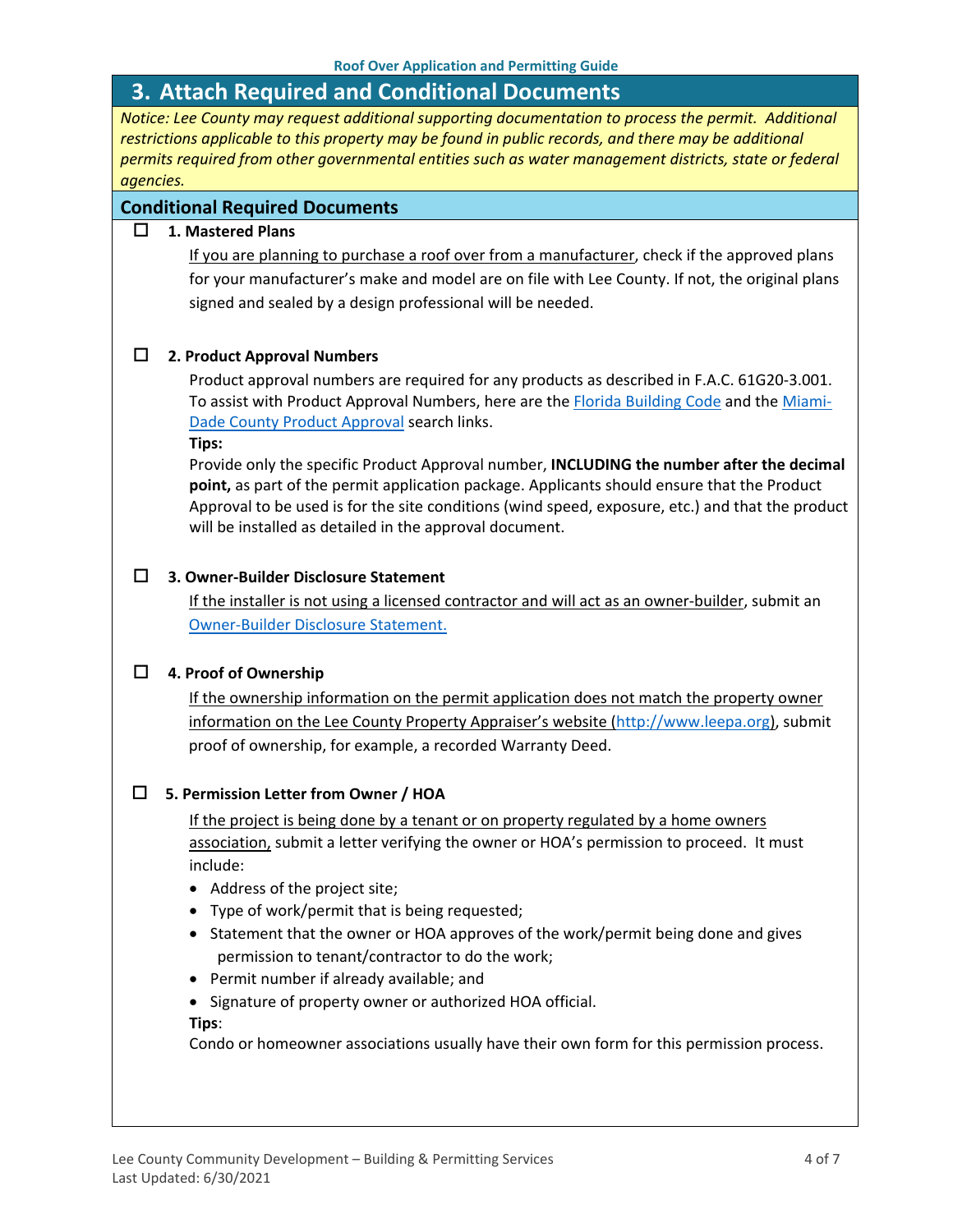#### **6. Notice of Commencement**

If project value is \$2,500 or more, submit the completed [Notice of Commencement](https://www.leegov.com/dcd/PermittingDocs/NoticeofCommencement.pdf) to the Lee County Clerk of Court to provide notice that improvement will be made to a real property. **Permit cannot be issued until this notice is recorded with the Lee County Clerk of Court. Tip:** Complete this as soon as possible; the lack of a Notice of Commencement submission commonly holds up issuance of the permit.

# <span id="page-4-0"></span>**4. Understand the Review Process and Track Your Application**

#### **Completeness Check**

When the application package is first received, it is reviewed for completeness to determine that the general application is complete and that all required documents, signatures, and seals are attached. If the package is incomplete, the applicant must provide missing information before the application package can be forwarded for review.

#### **Application Review**

Complete applications are forwarded to multiple functional areas for review.

- eConnect applications can be reviewed simultaneously by the required reviewers.
- Paper applications are reviewed by one person at a time and must be physically handed off among the required reviewers.

Applicants can use [eConnect](https://accelaaca.leegov.com/aca/) at any time to track the progress of the application record through the process, for both Electronic and Paper submittals.

**eConnect Instructions:** Search for your permit application using *My Records*, the *Global Search* or the *Search Applications* under the *Permitting* menu. Click on the record number for your permit application to see the Records Status, Conditions and Record Details.

#### **Notice of Rejection**

If applicable, the final reviewer consolidates all comments and an email notice is sent to the applicant.

**Rejection Notice:** A rejection notice will be sent to the applicant with specific points of failure that must be corrected and resubmitted for approval. Applicants have 30 days to address the points of failure and to resubmit information and documentation. A cover letter addressing the points of failure is required with the resubmittal.

- **Resubmitting an Application via eConnect:** To update the required information and to ensure correct versioning in eConnect, **attachments that are resubmitted should have the same file name as the original.**
- **Resubmitting a Paper Application:** Bring updated documentation to the first floor of the Lee County Public Works Building, 1500 Monroe St., Fort Myers, FL 33901.

#### **Notice of Approval**

**File Verification - Notification**: Staff completes a final document review to determine any outstanding documents and invoice all applicable fees. The "Ready Sheet" outlining outstanding fees and required documents is emailed to the applicant.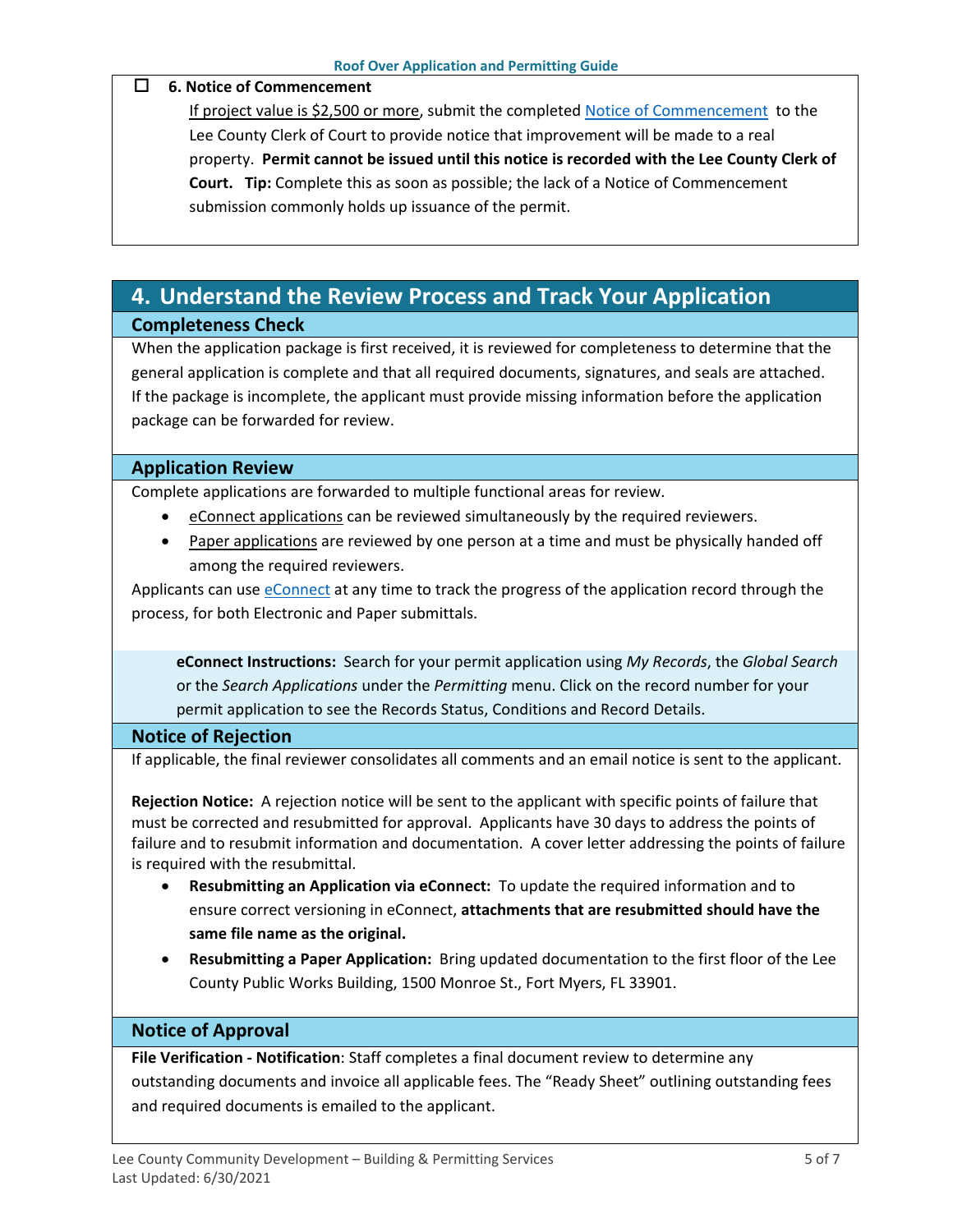## <span id="page-5-0"></span>**5. Receive Your Permit**

Applicants who applied electronically may access their permit(s) and approved plans from [eConnect.](https://accelaaca.leegov.com/aca/) **eConnect Instructions:** Search for your permit application using *My Records*, the *Global Search* or the *Search Applications u*nder the *Permitting* menu. Click on the record number for your permit application, and select *Attachments.* All documents will be listed. Choose the *Actions*  drop-down to review document details. Click on the document name to open or save.

For Paper Applications: The permit and approved plans are issued in person at the Lee County Public Works Building, 1500 Monroe St., Fort Myers, FL 33901.

Note: Owner-Builders are required by Florida Statute to **personally appear** at the Lee County Public Works Building, 1500 Monroe St., Fort Myers, FL 33901 to sign for the building permit regardless of how it was submitted.

Issued permits must pass at least one inspection within 180 days from issuance or the permit will expire.

## <span id="page-5-1"></span>**6. Pay Your Fee(s)**

All payments must be received prior to scheduling an inspection.

#### **Payment Options:**

- Make payments through [eConnect](https://accelaaca.leegov.com/aca/)
- Deliver the payment in person to the Lee County Public Works Building, 1500 Monroe St., Fort Myers, FL 33901
- Make a credit card payment by phone, 239-533-8997, option \*.

**Cash is not accepted**; please pay by credit/debit card, check, eCheck, or money order.

**eConnect Instructions:** Search for your permit application using *My Records*, the *Global Search,* or the *Search Applications* under the *Permitting* menu. Click on the record number for your permit application, select the menu option for *Payments* >> *Fees,* then click *Pay Fees*  button, review fees, select *Continue Application*, enter your payment information and click *Submit Payment*.

## <span id="page-5-2"></span>**7. Request Inspection(s)**

Reference the issued permit for a list of the required inspections.

When ready, applicants may request inspections through [eConnect,](https://accelaaca.leegov.com/aca/) as well as by calling the [Automated Inspection System,](https://www.leegov.com/dcd/BldPermitServ/Insp/AutoInsp) 239-533-8997.

The Permit, Approved Plans and Manufacturers' Specifications are required to be onsite during the inspection.

**eConnect Instructions:** Search for your permit application using *My Records*, the *Global Search,* or the *Search Applications* under the *Permitting* menu. Click on the record number for your permit application, select *Inspections* then select the *Schedule or Request an Inspection* button, select the inspection(s) from the list and *Continue.* Select the date and verify the contact and location information, then click *Finish.*